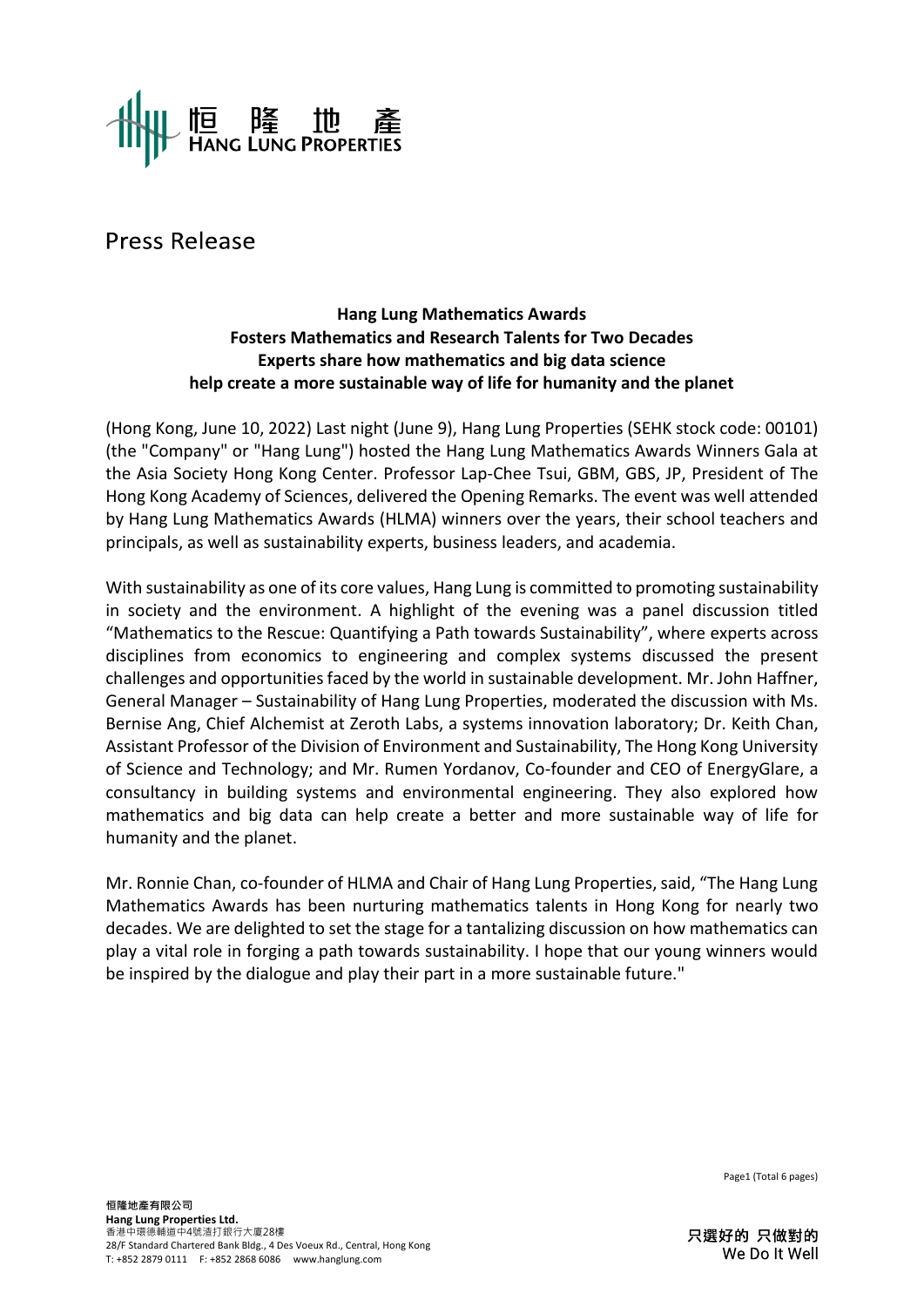

Hang Lung has consistently adhered to its commitment to sustainable development. In addition to the sustainability goals and targets, announced in December 2020 and to be achieved by 2030, the Company, at the end of last year, set out another 25 sustainability targets to be achieved by the end of 2025. It has also become one of the first Asian real estate developers to join the global initiative to achieve net zero carbon emissions by 2050, aiming to become a world-leading sustainable real estate company.

Hang Lung Mathematics Awards is a biennial mathematics research competition for secondary school students in Hong Kong, encouraging students to realize their creative potential in mathematics and sciences, and stimulating their passion for intellectual discovery. Since its inception in 2004, HLMA has welcomed the participation of over 2,400 students, making a profound impact in nurturing a cadre of young mathematics and research talents for Hong Kong. Among the earlier winners, many have completed their studies from top universities around the world and are now working in various sectors, such as academia and other professions, and making meaningful contributions to the society.

The 10<sup>th</sup> Hang Lung Mathematics Awards will be held in 2023. Details will be announced toward the end of this year. For more information, please visit: Official website:<https://hlma.hanglung.com/en/> Facebook page:<https://www.facebook.com/hkhlma> Instagram:<https://www.instagram.com/hanglungmathematicsawards/>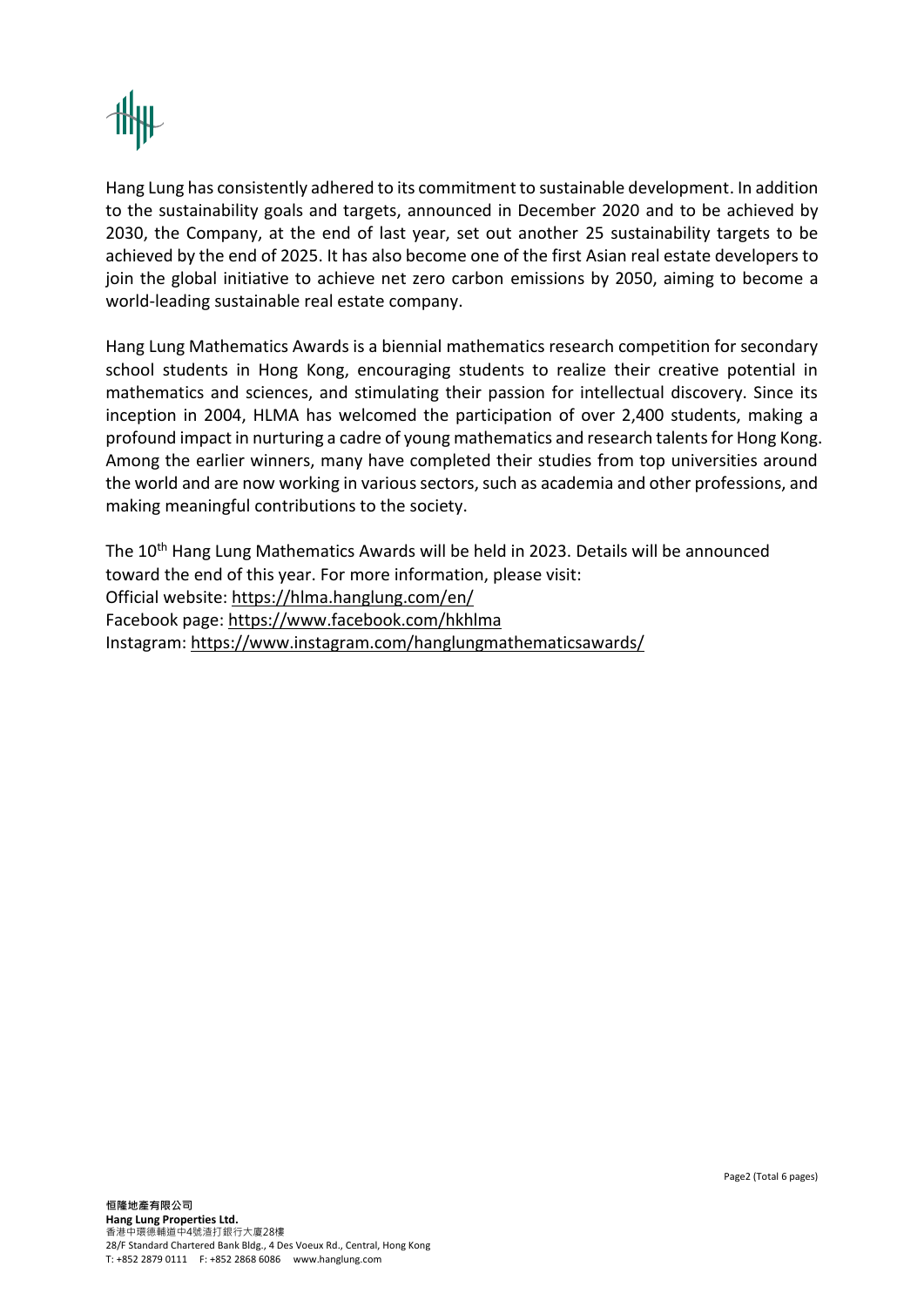## **Photo Caption:** Photo 1 & 2:



*Mr. Ronnie Chan, co-founder of Hang Lung Mathematics Awards (HLMA) and Chair of Hang Lung Properties and Professor Lap-Chee Tsui, GBM, GBS, JP, President of The Hong Kong Academy of Sciences, discuss the importance of mathematics and sustainability, with 2021 HLMA winners on stage*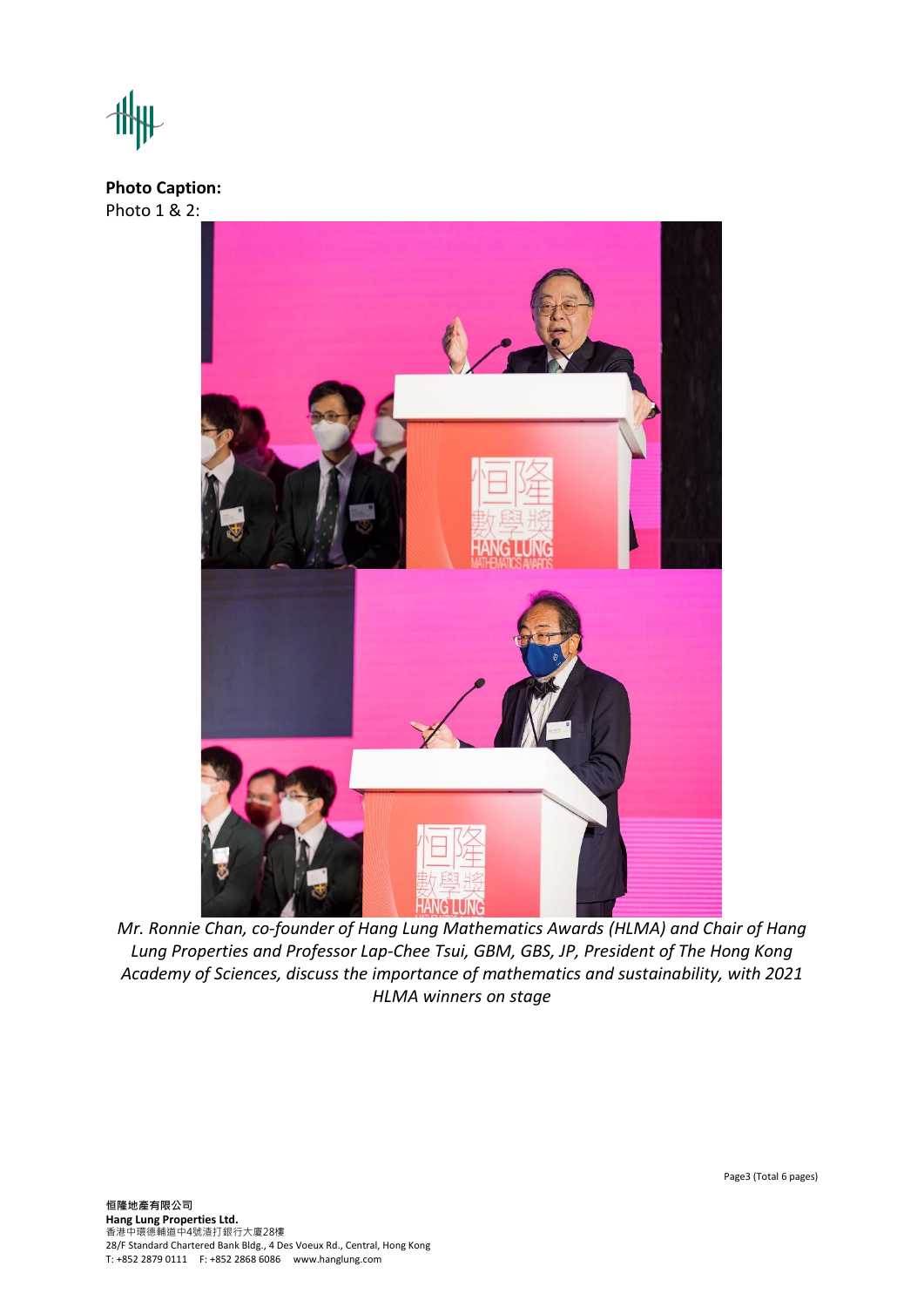

Photo 3:

Mathematics to the Rescue: Quantifying a Path towards Sustainability



*Sustainability experts Ms. Bernise Ang (upper left), Dr. Keith Chan (left), Mr. Rumen Yordanov (middle), and Mr. John Haffner (lower right) sharing their views on "Mathematics to the Rescue: Quantifying a Path towards Sustainability", exploring how mathematics and big data can help create a better and more sustainable way of life for humanity and the planet*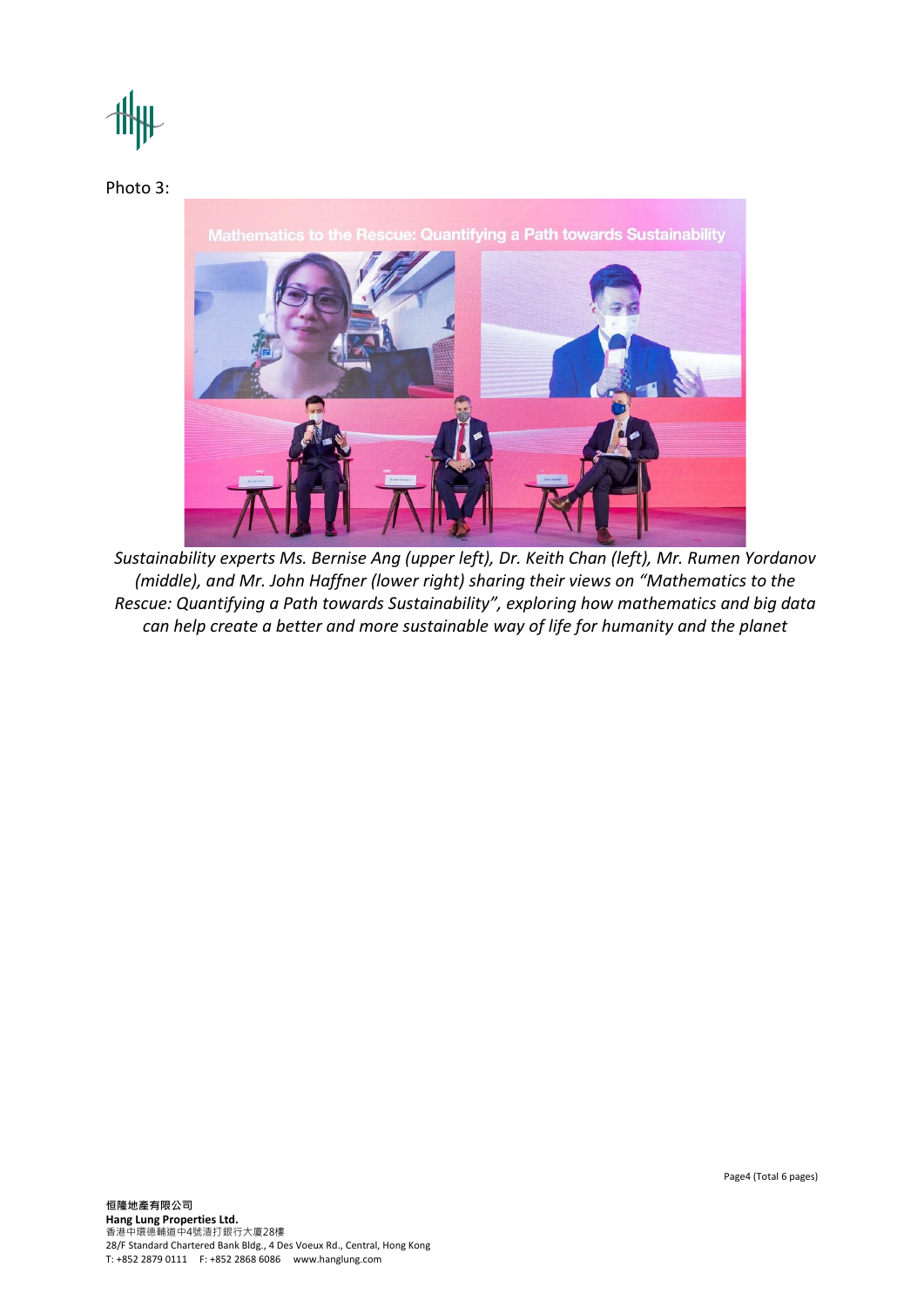Photo 4&5



*(Photo 4) 2004 HLMA winner Dr. Owen H. Ko, Assistant Dean (Research) of the Faculty of Medicine of The Chinese University of Hong Kong, (Photo 5) 2006 HLMA winner Mr. Jay Cheuk Hin Cheng, Engineer of the Civil Engineering, and Development Department of the Government of the Hong Kong Special Administrative Region exchange views with 2021 HLMA winners*

-End-